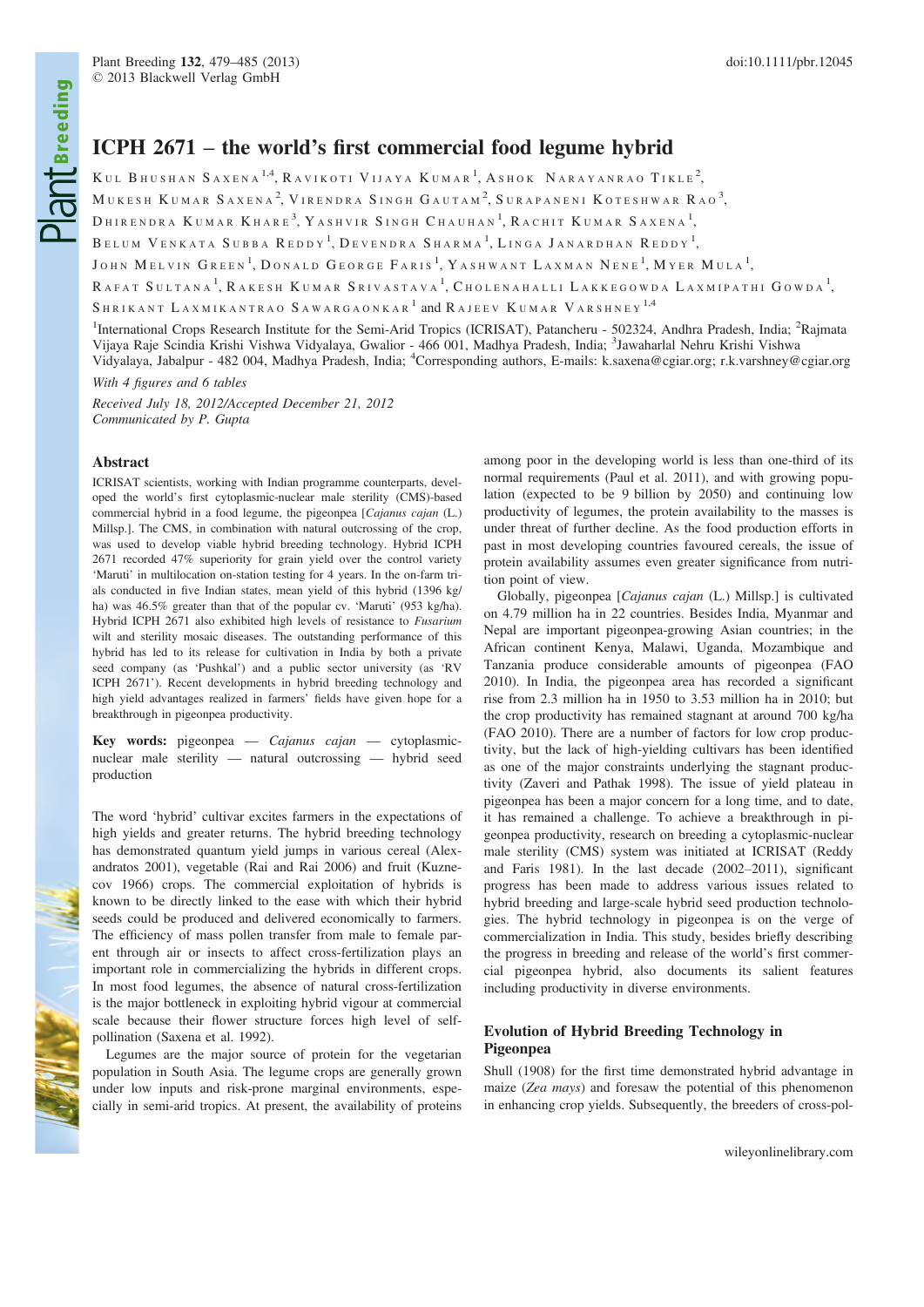linated crops designed suitable mating and selection schemes to enhance yields by exploiting hybrid vigour. As dominant genes generally contribute towards hybrid vigour, it was considered useful for only cross-pollinated crops; but later its utility was also established in self-pollinating crops (Sharma and Dwivedi 1995). They reviewed the phenomenon of heterosis in food legumes and concluded that dominance, overdominance, additive and various interallelic interactions play a significant role in the expression of hybrid vigour. They further postulated that the likelihood of obtaining heterotic crosses in pigeonpea is high because this crop also has a fairly good inherent capacity to carry a considerable genetic load of recessive genes due to partial natural outcrossing in the crop. In a subsequent review, Saxena (2008) showed that in pigeonpea important economic traits such as seed yield, pods/ plant, plant height, seed size and seeds/pod are predominantly controlled by both additive as well as non-additive genetic variances. The level of realized heterosis for seed yield in pigeonpea is comparable to other crops where commercial hybrids have already made a mark in global agriculture (Saxena 2009).

A search for male sterility in pigeonpea germplasm led to the selection of a genetic male-sterility (GMS) system that was controlled by a single recessive gene (Reddy et al. 1978). A breeding programme was launched to generate valuable data on the extent of hybrid vigour and various other issues related to largescale hybrid seed production in pigeonpea. The GMS hybrids showed 25–30% heterosis for seed yield in farmers' fields with wide adaptation, but various seed production difficulties and seed quality concerns did not permit commercialization of these hybrids (Saxena et al. 1992). The hybrid breeding programme at ICRISAT was then shifted towards developing a more efficient cytoplasmic-nuclear male-sterility (CMS) system.

## Development of A4 CMS System

Cytoplasmic-nuclear male sterility system is ideal for commercial hybrid seed production of field crops. The expression of CMS, in part, is controlled by genetic factors that are carried through both the male and female parents and retained over the generations. The male-sterile (A) line with 'sterile' cytoplasm and homozygous recessive (frfr) nuclear genes is maintained by its counterpart male-fertile maintainer (B) line that carries a normal (fertile) cytoplasm, and the same homozygous recessive (frfr) nuclear genes. To produce male-fertile hybrids, the A-line is crossed with a male-fertile restorer (R) line, which carries normal cytoplasm and dominant nuclear alleles (FrFr) for fertility restoration. To sum up, the CMS-based hybrid system consists of an A-line, its corresponding B-line, and R-line. As no CMS system was available in pigeonpea germplasm, efforts were made to breed for this trait by placing pigeonpea genome into the cytoplasm of its related wild species. The CMS system in pigeonpea was developed by crossing *Cajanus cajanifolius* as female parent with a pigeonpea cv. 'ICP 28' as a male parent.

Cajanus cajanifolius (Haines) Maesen (Fig. 1) is a wild relative of pigeonpea belonging to secondary gene pool. Based on various considerations, van der Maesen (1990) and De (1974) concluded that C. cajanifolius is the most closely related wild species to the cultivated pigeonpea and is a putative progenitor of the cultivated type. They also mentioned that these two species differ by a single gene. Cajanus cajanifolius has a chromosome complement  $(2n = 22)$  similar to that of cultivated pigeonpea. According to Ohri and Singh (2002) the karyotype of C. cajanifolius is almost similar to that of pigeonpea in morphology and number of satellite chromosomes. The close relationship between



Fig. 1: A snapshot of *Cajanus cajanifolious* – a wild relative of pigeonpea that has been used to develop cytoplasmic-nuclear male-sterility system  $(A_4)$ 

C. cajan and C. cajanifolius was also established through various studies on plant morphology (van der Maesen 1990), isozyme analysis (Krishna and Reddy 1982), seed protein profiles (Ladinzinsky and Hamel 1980), trypsin and chymo-trypsin inhibitors (Kollipara et al. 1994), RAPD (Nadimpalli et al. 1993) and RFLP markers (Ratnarpakhe et al. 1995). Such a close relationship of the donor species generally reduces the problems of negative linkage drag, commonly observed in interspecific crosses. The CMS system derived from C. cajanifolius (accession ICPW 29) was designated as  $A_4$  (Saxena et al. 2005); and it is an excellent male-sterility system because of its high stability across environments (Sawargaonkar 2011). In addition, this system has a number of good maintainers and fertility restorers in the cultivated Cajanus germplasm. The  $F_1$  hybrid plants derived from this CMS produce excellent pollen load and pod set. At present, the A4 CMS system is being used by pigeonpea breeders in India, Myanmar and China (Saxena 2009) for genetic diversification of A-lines and to produce commercial hybrids.

## Development of Seed Production Technology

The benefits of hybrid technology cannot be realized unless sufficient quantities of genetically pure hybrid seed is commercially produced and sold at affordable prices. The experiments conducted at different locations have shown that extent of partial natural outcrossing (20–70%) in pigeonpea varies considerably (Saxena et al. 1990). The hybrid seed set on the male-sterile plants is chiefly determined by the availability of bee population in the vicinity. The known prime pollinating vectors in pigeonpea are Megachile lanata, Apis florea and Apis mellifera (Pathak 1970, Brar et al. 1992). Onim (1981) reported that each insect visit lasts for 15–55 s when they trip the unopen floral buds, thereby introducing foreign pollen on the stigmatic surface to affect the cross-fertilization. Williams (1977) counted 5500– 107 333 pollen grains on the body of a single pollinating insect, of which pigeonpea pollen accounted for 98–100%.

As pigeonpea flowers are prone to natural cross-pollination by insects, a safe isolation distance (about 500 m) is essential to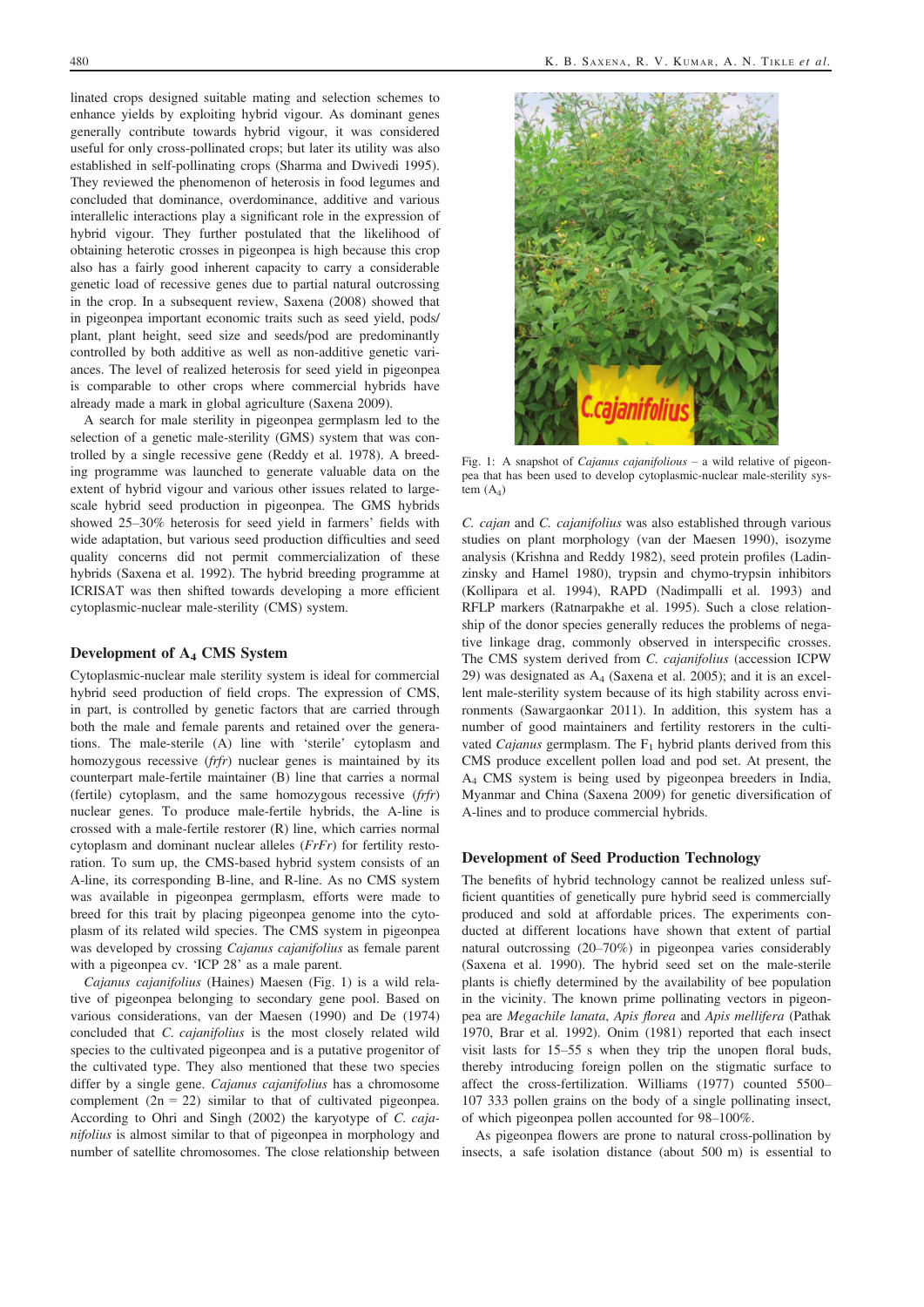produce pure seed of hybrids and their parents. The commercial seed production of pigeonpea hybrids involves large-scale seed production of A-, B-, R-lines, and the hybrid combination  $(A \times R)$ . For seed production of A-line, breeder seed of both A- and B-lines are planted using a female : male row ratio of 4 : 1. In the production areas where greater bee activity is observed, a higher row ratio can be used for getting high yields. For hybrid seed production  $(A \times R)$  also, the same ratio can be used. In general, roguing of off-type plants is carried out both at seedling as well as reproductive stages.

For effective hybrid seed production, it is important that flowering of the male and female parents synchronizes well to affect cross-pollination. The other issues related to productivity of seed parents have to be looked into by considering the interaction of genotype with biophysical factors such as spacing and irrigation. Mula et al. (2011) reported that growth and yield of female parent ICPA 2043 were significantly affected by row ratio, plant spacing and soil moisture availability. In Alfisols, the spacing of 75 cm  $\times$  30 cm with 3 : 1 row ratio and irrigation at every 14 days produced A-line seed yield of 1872 kg/ha. In vertisols, the seed yield of 2357 kg/ha was recorded at Patancheru at the spacing of 75 cm  $\times$  30 cm with 3 : 1 row ratio and irrigation at every 21 days.

To harvest good hybrid seed yield, it is imperative to select suitable seed production sites with good insect pollinator activity. To achieve this, a few small pilot seed production plots were sown at a number of locations in diverse environments, and the sites with abundance of bees (as indicated by pod set on malesterile plants) were selected for hybrid seed production. Largescale hybrid seed production in central India was successful with hybrid yields ranging between 1333 and 3040 kg/ha (Table 1). Similarly, a few high-yielding seed production sites were also identified in the Indian states of Andhra Pradesh, Maharashtra and Gujarat.

In most field crops, it may not be possible to produce large quantities of crossed seed with such a moderate level of outcrossing, but in the male-sterile populations of pigeonpea, good amounts of seed set are often recorded. In the present context, good hybrid yield is obtained even with 25–30% outcrossing. This is primarily attributed to prolonged flowering in pigeonpea as an evolutionary consequence. The pollinating insects may visit

Table 1: Hybrid pigeonpea seed production in some selected areas in India, 2011

| Location<br>Area (ha) |      | Production (kg) | Yield (kg/ha) |  |
|-----------------------|------|-----------------|---------------|--|
| Madhya Pradesh        |      |                 |               |  |
| Tikamgarh             | 5.0  | 15 200          | 3040          |  |
| Seoni                 | 1.0  | 2500            | 2500          |  |
| Indore                | 0.15 | 340             | 2267          |  |
| Rewa                  | 1.0  | 1740            | 1740          |  |
| Katni                 | 3.0  | 4350            | 1450          |  |
| Jabalpur              | 1.5  | 2000            | 1333          |  |
| Andhra Pradesh        |      |                 |               |  |
| Nizamabad             | 0.4  | 700             | 1750          |  |
| Patancheru            | 0.4  | 500             | 1250          |  |
| Medchal               | 1.4  | 1700            | 1214          |  |
| Warangal              | 1.2  | 1275            | 1063          |  |
| Nalgonda              | 2.0  | 2000            | 1000          |  |
| Maharashtra           |      |                 |               |  |
| Risod                 | 0.6  | 600             | 1000          |  |
| Gujarat               |      |                 |               |  |
| Ahmedabad             | 0.8  | 850             | 1063          |  |
| Mean                  |      | 2597            | 1590          |  |

the male-sterile plants several times, and in each visit, a certain proportion of the flowers are pollinated to set the pods while the un-pollinated flowers should drop. This is followed by the emergence of new flowers on the same plant, and again a proportion of them set pods through open pollination. This cycle continues, and at the end of the season, plenty of crossed pods are observed (Fig. 2) on each male-sterile plant (Saxena et al. 2005). This phenomenon delays pod maturity on female parent by 3–4 weeks.

### Economics of Hybrid Seed Production

The cost–benefit estimates are vital for every business enterprise. The hybrid seed cost should be such that the hybrid could be made available to small-holder farmers at affordable prices. Also, this endeavour should yield sufficient profits to the seed companies. According to Saxena et al. (2011), the cost of producing hybrid seed in one hectare was Rs. 26 395 (US\$ 523). One kilogram of seed was sold at Rs. 60 (US\$ 1.2)/kg and generated a total revenue of Rs. 86 400 (US\$ 1728)/ha. Further, it was also estimated that the hybrid pigeonpea seed production can yield profits as high as Rs. 60 000 (US\$ 1205)/ha as compared to Rs. 34 996 (US\$ 693)/ha for pure line variety. In this study, the cost of producing 1 kg hybrid seed was estimated at Rs. 18.32 (US\$ 0.37)/kg.

## Development of Marker-Based Hybridity Test

For sustaining the productivity of hybrids, it is important to produce and supply genetically pure hybrid seed to farmers. In general, the purity of hybrid seed is assessed through standard 'grow-out test' using simply inherited morphological traits (Saxena 2006). In pigeonpea, such tests take more time due to the long duration of the crop and feasibility to raise a single crop in a year, particularly in medium and long duration of pigeonpea hybrids. Therefore, a simple, rapid and cost-effective hybrid seed quality testing approach in pigeonpea based on molecular markers assay is very much needed. Saxena et al. (2010) identified a set of simple sequence repeat (SSR) markers for testing the hybridity of ICPH 2671. They used 148 SSR markers for polymorphism survey on 159 parental lines of hybrids. Of these, a total of 41 markers were found polymorphic. Bohra et al. (2011) used a set of 18 149 SSR markers that could be used in multiplexes for assessing the hybridity of ICPH 2671. From this study a set of 42 SSR diagnostic markers were identified for hybrid ICPH 2671. This assay (Fig. 3) can now be used by both the public and private seed companies for reliable detection of seed



Fig. 2: A snapshot showing the pod set on hybrid seed production plot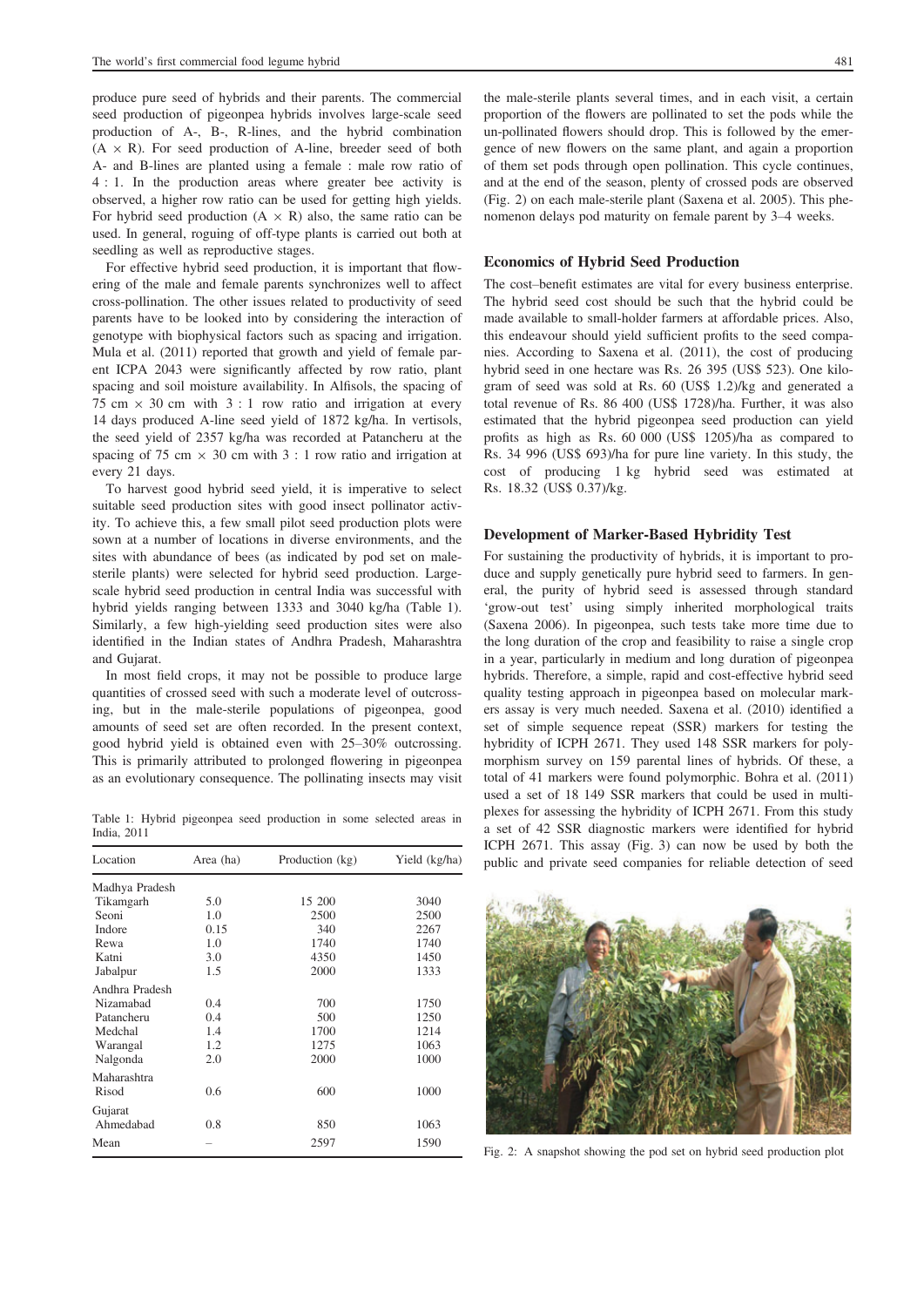

Fig. 3: A snapshot showing the hybrid purity assessment of hybrid ICPH 2671 with the CcM 0021 marker. The parental lines ICPA 2043 (A-line) and ICPR 2671 (R-line) show 298- and 301-bp alleles, respectively, on screening with a diagnostic simple sequence repeat (SSR) marker (CcM 0021), while ICPH 2671 seed showing the presence of both alleles (298 and 301 bp) represents true hybrid (Bohra et al. 2011)

purity within the commercial seed lots of hybrids ICPH 2671 to ensure the supply of high-quality seeds. For assessing the genetic purity of a large number of farmers' samples, alternative genomics technologies were explored and found that the singlenucleotide polymorphisms (SNPs)-based marker purity assay was the best. In this approach, 16 SNPs (R. K. Varshney, unpublished data) could be used for testing the genetic purity of the parents (ICPA 2043 and ICPR 2671) and the hybrid ICPH 2671. This is an easy, rapid and relatively cheap approach with a single data point costing 0.5 US\$.

# Features of the First Commercial Pigeonpea Hybrid ICPH 2671

#### Parentage and morphological traits

Hybrid ICPH 2671 (Fig. 4) was produced by crossing CMS line (ICPA 2043) with pedigree reading as (ICPA 2039  $\times$  ICPL 20176)  $\times$  ICPL 20176  $\times$  ICPL 20176  $\times$  ICPL 20176  $\times$  ICPL 20176  $\times$  ICPL 20176  $\times$  ICPL 20176 with a restorer line (ICPR 2671) with pedigree of ICPX 78143 (C  $11 \times$  ICP 1-6)-WB-WB-WB-WB-W27–B. The plants of ICPH 2671 are semispreading and non-determinate in growth habit with profuse secondary and tertiary branches achieving a height of 210–226 cm at Patancheru (17°N). Inherently, the canopy of ICPH 2671 is sensitive to photoperiod and plastic in nature and responds to both spacing and planting time. The sowings around



Fig. 4: The world's first commercial pigeonpea hybrid ICPH 2671 released in India has shown in the picture at pod maturity stage

the longest day produce large canopy, and it reduces gradually as the sowings approach shorter days. Similarly, the size of canopy is big at wide spacing and small at close spacing. The deep roots of ICPH 2671 impart ability to tolerate drought and produce reasonably good yields under stress conditions (Saxena 2008). On average, ICPH 2671 flowers in 114–120 days and its 75% pod maturity is achieved in 164–184 days at Patancheru, India. The flowers of ICPH 2671 are yellow with dense red streaks on their petals. The pods of this hybrid are dark purple in colour and on average contain 3.7–4.0 seeds. The genetics of seed colour in this hybrid is interesting. The seed colour of both the parents and the  $F_1$  hybrid  $(A \times R)$  is brown, but the commercial seed produced on the  $F_1$  plants are purple (colour code 183C of the Standard Identification Numbers of Royal Horticulture Society). However, the colour of cotyledon is yellow. Saxena et al. (2012) reported that the seed colour in this hybrid is controlled by three dominant genes; the female parent carries two such genes while the third gene is present in the male parent. The purple colour in the seed is produced when one or both the genes present in the female parent interact with the gene present in the male parent. The 100 seeds of ICPH 2671 weigh between 10.5 and 11.2 g. The fertility restoration in this hybrid is high (95–100% pollen fertility), stable across environments and controlled by two dominant genes (Dalvi et al. 2008, Sawargaonkar et al. 2012).

The plants of hybrid ICPH 2671 are more vigorous than pure line varieties, and it helps in quick establishment and competitiveness (Saxena et al. 1992). They also reported that 1-monthold seedlings of the hybrids produced 43.9% higher shoot and 42.8% higher root mass than that of traditional cultivars. Higher crop growth rate of the hybrid results in more biomass production, which helps in significant (50%) reduction in the seeding rate of the hybrid crop.

### Resistance of ICPH 2671 to biotic stresses

Fusarium wilt and sterility mosaic are major pigeonpea diseases, and together, they cause significant yield losses every year (Reddy et al. 1990). ICPH 2671 has demonstrated high levels of resistance to both the diseases over years in farmers' fields as well as at research stations. In general, the hybrids are known to express better environmental buffering compared with pure line cultivars (Saxena 2009). Therefore, the yield fluctuations brought about by various stresses could be reduced by cultivating pigeonpea hybrids based on genetically diverse parentage.

### Resistance to abiotic stresses

As pigeonpea is grown as a rainfed rainy season crop, it is subjected to both drought (intermittent and terminal) and temporary waterlogging. It has been observed that in comparison with pure line cultivars, the hybrid ICPH 2671, by virtue of its greater root mass and depth, possesses greater ability to draw water from deep soil profiles (Sultana et al., 2012). Its fast root growth also helps plants to tide over early season drought conditions. Lopez et al. (1996) demonstrated that early maturing hybrids maintained relatively high water content under adverse conditions, which contributed to its capacity to enhanced drought tolerance.

Evaluation of pigeonpea hybrids and pure line varieties under 8 days of continuous waterlogging revealed that hybrid ICPH 2671 had survival rate (88%) as compared to a pure line variety (58%), irrespective of their stage of testing (seed, early seedling and late seedling stages). The high survival rate in the hybrid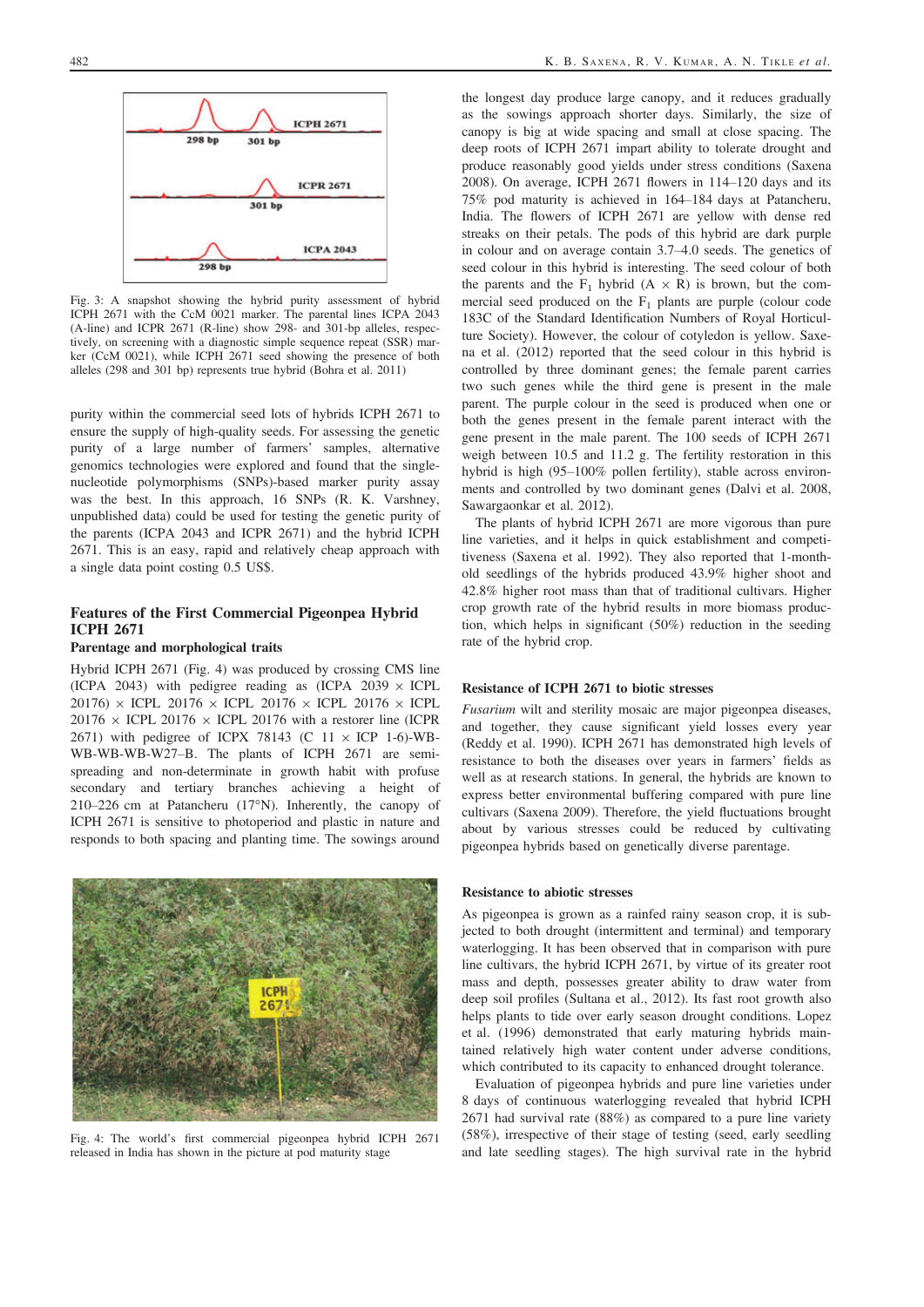was attributed to its ability to utilize the stored assimilates through anaerobic metabolism during germination and early seedling growth (Choudhary et al. 2011). In another set of experiment, it was also observed that the genotypes with dark seed coat exhibited greater (64.5%) survival in comparison with the light-coloured (54.4%) genotypes. As seed coat colour of ICPH 2671 is dark, the presence of various phenolic and tannins reduced the rate of water uptake in the seeds. Khare et al. (2002) reported that the dark-seeded pigeonpea genotypes encountered waterlogged situations much better than those with light-coloured seeds. The greater waterlogging tolerance in the hybrid may also be related to relatively high initial vigour of the hybrid plants, which experienced less oxygen deprivation during submergence as compared to pure line cultivars.

#### Quality parameters and consumer preference

It is essential that any new food product matches well with those in common use with respect to various quality, organoleptic and market preferred traits. It is more important in the present case because one of the parents of the hybrid is derived from a wild species. Hence, the hybrid was compared to the local cultivar 'BSMR 736' for important food quality parameters (Table 2). The data showed that the hybrid ICPH 2671 compared well with respect to milling recovery, an important trait for traders and for dal mill industry. The protein content of hybrid (20.73%) was more or less similar to that of local cultivar (19.86%). The hybrid ICPH 2671 took about 5 min less to cook, a trait that is preferred by most consumers (Sawargaonkar 2011). In addition, we also conducted 357 organoleptic tests of dal (decorticated split peas) in Maharashtra, Andhra Pradesh and New Delhi. The survey reported that 79.2% consumers preferred hybrid dal over the market samples for its taste and flavour; 18.6% found it as good as the market sample, and 2.2% rated the hybrid dal inferior to market sample (unpublished data).

As the seed colour of commercial grains of hybrid ICPH 2671 is dark due to specific complementary gene action (Saxena et al. 2012), its marketing posed some problems in the states of Karnataka, Andhra Pradesh and Maharashtra where brown seeded pigeonpea is preferred. However, in the states of Madhya Pradesh and Jharkhand, the seed colour was not an issue, and hence, this hybrid was released in Madhya Pradesh.

# Productivity of ICPH 2671 Performance in on-station multilocation trials

During 2005–2008, the hybrid ICPH 2671 was tested in 21 multilocation trials (Table 3) and its mean performance in different years ranged from 2117 to 3183 kg/ha. On average, the hybrid produced 2736 kg/ha yield, demonstrating 47% superiority over

Table 2: Important quality parameters of hybrid ICPH 2671 and control cultivar 'BSMR 736'

| <b>Ouality</b> parameters | <b>ICPH 2671</b> | 'BSMR 736' |  |
|---------------------------|------------------|------------|--|
| Dal recovery $(\% )$      | 77.42            | 76.49      |  |
| Processing losses $(\% )$ | 6.83             | 5.96       |  |
| Protein $(\% )$           | 20.73            | 19.86      |  |
| Cooking time (min)        | 32.44            | 38.25      |  |
| Water absorption $(g/g)$  | 1.74             | 2.14       |  |
| Taste                     | Excellent        | Excellent  |  |
| Flavour                   | Very good        | Good       |  |
| General acceptability     | Excellent        | Very good  |  |

Source: Sawargaonkar (2011).

the control 'Maruti' (1862 kg/ha). The highest yield of 5375 kg/ ha was recorded at Aurangabad. Further, to generate the performance data of the hybrid in central and south zone, it was tested in the All India Co-ordinated Research Project (AICRP) on pigeonpea under the aegis of Indian Council of Agricultural Research (ICAR) at six locations in 2007. In Warangal, it recorded the highest yield of 3583 kg/ha as against 2134 kg/ha for control 'Asha' and 1549 kg/ha for control 'Maruti'. Over all the six locations, the hybrid ICPH 2671 produced 2490 kg/ha yield, and it was, respectively, 35% and 29% superior to control cultivar 'Maruti' and 'Asha'.

## Performance in farmers' fields

During 2009 and 2010, ICPH 2671 was evaluated in 2013 onfarm locations of five Indian states (Table 4). Each trial involving hybrid and local check was grown on one-acre land, and the farmers were allowed to use their own package of practices. A total of 782 trials were conducted in seven districts of Maharashtra, and on average, ICPH 2671 (969 kg/ha) produced 35% more yield over the control variety 'Maruti' (717 kg/ha). In Andhra Pradesh (399 trials), the hybrid exhibited 56% superiority over the control. Similarly in Karnataka (184 trials) and Madhya Pradesh (360 trials), the hybrid outyielded the control cultivar by the margin of 26% and 56%, respectively. In Jharkhand, ICPH 2671 was evaluated in 288 on-farm trials, and the hybrid ICPH 2671 demonstrated 69% superiority over the control cultivar 'Bahar'. Considering the overall performance in the five states, the hybrid ICPH 2671 produced 1396 kg/ha yield, and it was 46.5% more than the local check (953 kg/ha). The yield advantages recorded by ICPH 2671 are very encouraging, and it is expected that a large-scale adoption of the hybrid could enhance productivity of pigeonpea in India. In 2009, the hybrid ICPH 2671 was evaluated in 36 on-farm trials conducted in six provinces of Myanmar (Table 5), and, on average, the hybrid (1057 kg/ha) was 20% superior (Kyu et al. 2011) to local control (881 kg/ha).

#### Hybrid to resolve the pigeonpea yield plateau: general view

Even after centuries of cultivation and natural selection, pigeonpea still retains unique characteristics such as perennial and indeterminate growth habit, low harvest index, and photo – and thermosensitivity. Its ability to survive and produce high protein food even under stress conditions helps in providing food and nutrition security to subsistence farmers, and therefore, it may be considered as the ideal rainfed legume crop of small-holder farmers. As the demand for food legumes like pigeonpea is ever increasing and the scope for area expansion is limited, the attention is now focusing on increasing and stabilizing its economic yield. In order to enhance the productivity, more than 100 pure line varieties were released in India, but these could not bring any significant improvement in the crop productivity, and the yields have remained consistently low for the past six decades. In this context, ICRISAT and partners took an initiative to explore the possibility of enhancing yield by breeding highyielding hybrids.

The successful developments of a stable CMS system and the existing natural cross-pollination have opened up an avenue for enhancing the yield potential of pigeonpea through hybrids. The yield superiority recorded in pigeonpea hybrids in different years and different locations has conclusively established the high yield potential of hybrids. The magnitude of realized standard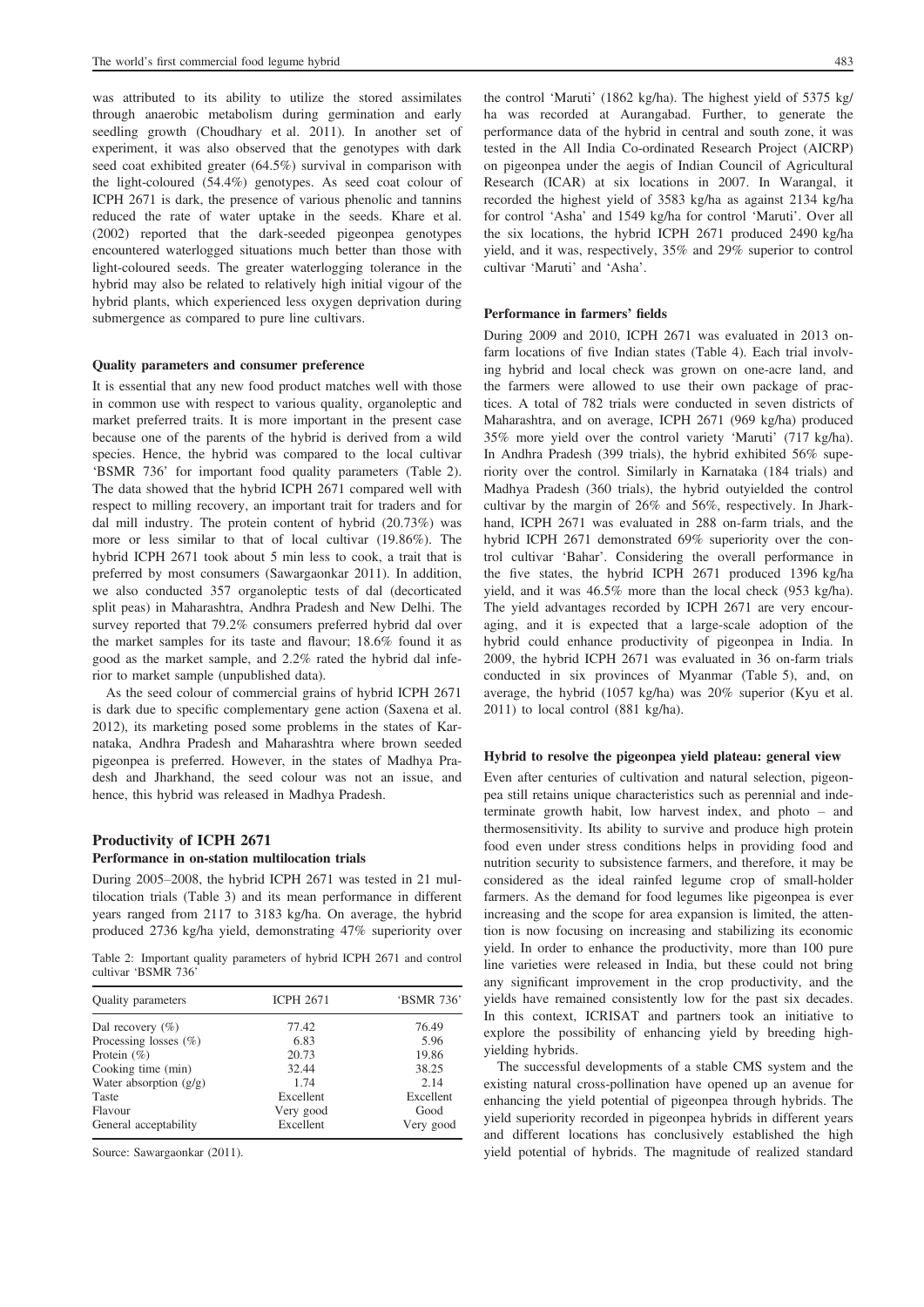Table 3: Yield of hybrid ICPH 2671 and control cultivar 'Maruti' in multilocation trials conducted in India

| Year | Location   | Hybrid yield (kg/ha) | Control yield (kg/ha) | Standard heterosis (%) | SEM±  | CV(%) |
|------|------------|----------------------|-----------------------|------------------------|-------|-------|
| 2005 | Patancheru | 2671                 | 1677                  | 59                     | 207.7 | 13.7  |
|      | Medchal    | 2996                 | 1041                  | 188                    | 331.1 | 21.1  |
|      | Bangalore  | 2571                 | 1476                  | 74                     | 540.7 | 32.2  |
|      | Jalna      | 3416                 | 2541                  | 34                     | 152.1 | 7.3   |
|      | Coimbatore | 4262                 | 2538                  | 68                     | 252.7 | 17.3  |
|      | Mean       | 3183                 | 1855                  | 72                     |       |       |
| 2006 | Patancheru | 2660                 | 1919                  | 39                     | 140.7 | 7.8   |
|      | Coimbatore | 1823                 | 1100                  | 66                     | 324.7 | 28    |
|      | Jalna      | 1948                 | 1092                  | 78                     | 91.8  | 10.2  |
|      | Phaltan    | 3208                 | 2243                  | 43                     | 270.1 | 19.1  |
|      | Mean       | 2410                 | 1589                  | 52                     |       |       |
| 2007 | Patancheru | 2373                 | 1931                  | 23                     | 191.8 | 12.1  |
|      | Aurangabad | 5375                 | 3893                  | 38                     | 267.8 | 7.6   |
|      | Jalna      | 2038                 | 1713                  | 19                     | 206.8 | 17.8  |
|      | Medchal    | 2936                 | 2350                  | 25                     | 604.0 | 26.4  |
|      | Pargi      | 2253                 | 1328                  | 70                     | 493.5 | 28.2  |
|      | Akola      | 2489                 | 1557                  | 60                     | 288.8 | 21.1  |
|      | Phaltan    | 3439                 | 2694                  | 28                     | 281.1 | 12.1  |
|      | Mean       | 2986                 | 2209                  | 35                     |       | -     |
| 2008 | Patancheru | 2534                 | 1790                  | 42                     | 194.8 | 15.4  |
|      | Jalna      | 2670                 | 2083                  | 28                     | 43.7  | 3.1   |
|      | Parbhani   | 2006                 | 1863                  | 8                      | 334.8 | 23.3  |
|      | Medchal    | 707                  | 391                   | 81                     | 58.9  | 14.0  |
|      | Aurangabad | 3085                 | 1889                  | 63                     | 145.0 | 9.0   |
|      | Mean       | 2117                 | 1603                  | 45                     |       |       |
|      | Grand mean | 2736                 | 1862                  | 47.0                   |       |       |

Table 4: Mean yield of hybrid ICPH 2671 and control 'Maruti' in onfarm trials conducted in five states of India during 2009 and 2010

Table 6: High yields from pigeonpea hybrids recorded under irrigated conditions as a sole crop, in 2009 in Maharashtra (India)

| <b>State</b>      | <b>Districts</b> | Number of<br>farmers | Hybrid<br>vield<br>(kg/ha) | Control<br>vield<br>(kg/ha) | Standard<br>heterosis<br>$(\%)$ |
|-------------------|------------------|----------------------|----------------------------|-----------------------------|---------------------------------|
| Maharashtra       | 7                | 782                  | 969                        | 717                         | 35                              |
| Jharkhand         | 9                | 288                  | 1460                       | 864                         | 69                              |
| Andhra<br>Pradesh | 8                | 399                  | 1411                       | 907                         | 55                              |
| Karnataka         | 4                | 184                  | 1201                       | 951                         | 26                              |
| Madhya<br>Pradesh | 10               | 360                  | 1940                       | 1326                        | 46                              |
| Mean/total        | 38               | 2013                 | 1396.2                     | 953.0                       | 46.5                            |

Table 5: Performance of pigeonpea hybrid ICPH 2671 in farmers' fields in Myanmar, 2009

|          |            |                     | Yield (kg/ha) |                |                                 |
|----------|------------|---------------------|---------------|----------------|---------------------------------|
| Division | Township   | Number<br>of trials | Hybrid        | Local<br>check | Standard<br>heterosis<br>$(\%)$ |
| Sagaing  | Monywa     | 6                   | 1830          | 1414           | 29.4                            |
| Sagaing  | Depeyin    | 6                   | 1051          | 1051           | 0.0                             |
| Sagaing  | Myinmu     | 6                   | 619           | 542            | 14.2                            |
| Mandalay | Myingyan   | 6                   | 1300          | 1162           | 11.9                            |
| Mandalay | Nhahtoegyi | 6                   | 842           | 550            | 53.1                            |
| Mandalay | Taungtha   | 6                   | 700           | 567            | 23.5                            |
| Mean     |            | 36                  | 1057          | 881            | 20.0                            |

Source: Kyu et al. (2011).

heterosis for yield over check varieties in pigeonpea is high, and under well-managed and high-input conditions, the productivity of the crop can approach about 4000 kg/ha or more (Table 6). We believe that the CMS-based hybrid pigeonpea technology is now ready for take-off with all its major components in place, and our major responsibility is to take this new product to both

| Locations | Area<br>(m <sup>2</sup> ) | Hybrid yield<br>(kg/ha) | Control yield<br>(kg/ha) | Standard<br>heterosis $(\% )$ |
|-----------|---------------------------|-------------------------|--------------------------|-------------------------------|
| Salod     | 450                       | 3956                    | 2044                     | 94                            |
| Nimgaon   | 1012                      | 3951                    | 2469                     | 60                            |
| Kothoda   | 450                       | 4667                    | 3556                     | 31                            |
| Tamoli    | 450                       | 3889                    | 2278                     | 71                            |
| Mean      |                           | 4115.8                  | 2586.8                   | 59.1                          |

small- as well as large-scale farmers. To achieve this, it will be necessary to keep the hybrid seed costs within the reach of resource-poor farmers. In India, both public and private seed sectors are strong, and these are being harnessed to improve the accessibility of hybrid seed to farmers. As a grower-friendly hybrid seed production technology is now available, it can be concluded that hybrid vigour can be exploited commercially to increase the pigeonpea production and productivity. The scientific community firmly believes that in pigeonpea, the breakthrough in yield will come through the hybrids. In this endeavour, an excellent beginning has been made, and it is expected that the farmers of the tropics and subtropics will benefit from this technological breakthrough.

#### Acknowledgements

The authors express their sincere thanks to various research partners of Marathwada Krishi Vidhyapeeth, Parbhani; Panjabrao Deshmukh Krishi Vidhyapeeth, Akola; Agricultural Research Station, Gulbarga; and various seed companies that collaborated with us in evolving and testing the hybrid pigeonpea technology. The financial support received from Bill and Melinda Gates Foundation (TL II project), Hybrid Pigeonpea Parents Research Consortium, ICRISAT, Patancheru, India, and National Food Security Mission, Department of Agriculture and Cooperation, Government of India, New Delhi, India, is acknowledged.